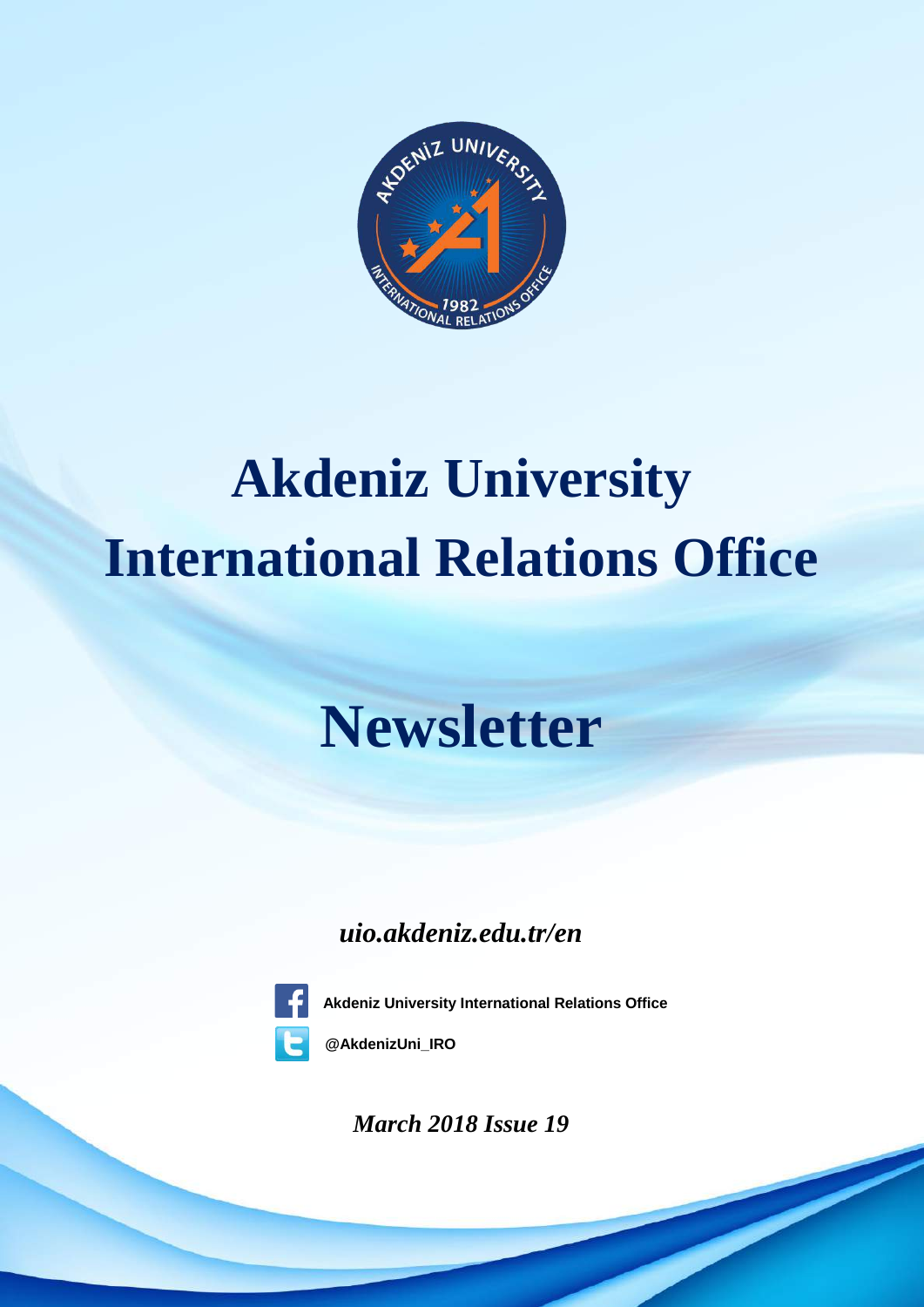

#### *TARİH* **(AKDENİZ/YÖS)-2018 WILL BE HELD AT 41 EXAM CENTRES IN 26 COUNTRIES AKDENIZ UNIVERSITY INTERNATIONAL STUDENT EXAMINATION**



The AKDENİZ YÖS-2018 Examination, which is organized for international student candidates who would like to study on associate degree and undergraduate degree programmes at Akdeniz University, will be held at 14.00 Turkish time on Saturday, May 12th 2018 in 41 centres in 26 different countries. Prof. Dr. Mustafa Ünal, Rector of Akdeniz University, said of the examination; "Akdeniz University attracts a great deal of interest from international students each year, and our plan was to arrange the AKDENİZ YÖS examination at 41 centres in 26 different countries. Unlike last year, this year we have added new examination centres in Africa (Algeria, Egypt, Ghana and Guinea) and in the U.S.A. (Washington D.C., New York and Chicago). We do our best to enhance our reputation as an international university. The AKDENİZ YÖS Examination is also known as the most reliable of the YÖS Examinations which are offered by Turkish Universities, so we would like to encourage all international student candidates to choose our examination.'' Online applications will be accepted until the deadline of April 16th 2018 on the following website; [akus.akdeniz.edu.tr.](https://bys.akdeniz.edu.tr/akus/?lang=en)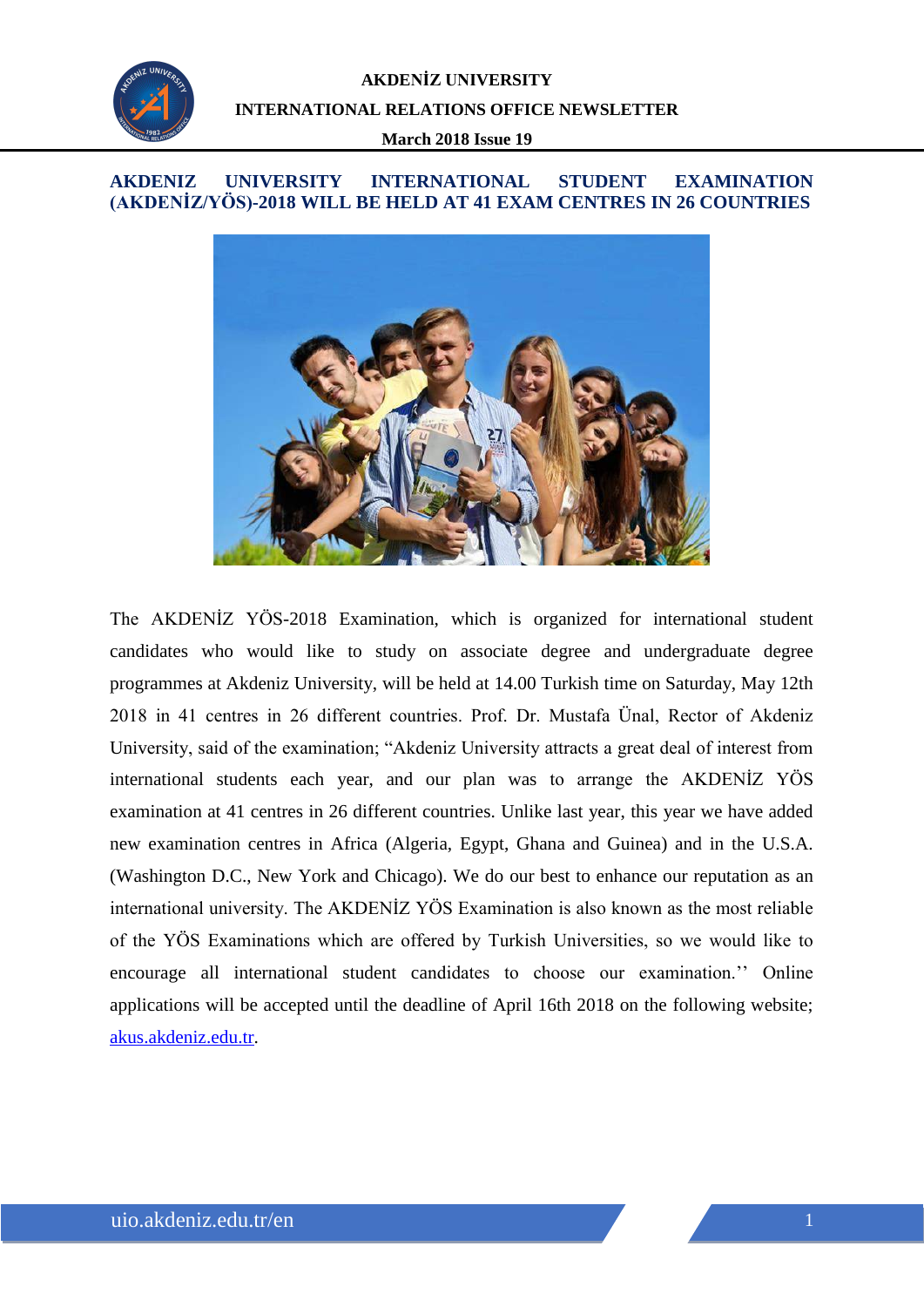

**AKDENİZ YÖS-2018 Examination Centres:** Turkey (Antalya, Ankara, Istanbul, Izmir, Van, Edirne and Trabzon), Germany ( Cologne, Munich, Berlin, Hamburg), Austria (Linz and Vienna), Switzerland (Zurich), Sweden (Stockholm), Belgium (Brussels), Norway (Oslo), Denmark (Copenhagen), France (Paris),

Netherlands (Amsterdam), The U.S.A. (Washington D.C, New York, Chicago), Azerbaijan (Baku), Kazakhstan (Almaty), Turkmenistan (Ashgabat), Russia (Moscow), Ukraine ( Kiev), Northern Cyprus (Nicosia), Iran (Urmia), Saudi Arabia (Riyadh, Jeddah, Medina, Taif), Kyrgyzstan (Bishkek), Bosnia and Herzegovina (Sarajevo), Afghanistan (Mazar-I Sharif), Egypt (Cairo), Algeria (Algiers), Ghana (Acra), Guinea (Conakry).

#### **AKDENİZ YÖS-2018 PROMOTIONAL VIDEO**

We have made a promotional video for the AKDENIZ YÖS-2018 Examination in cooperation with the Akdeniz University Faculty of Communication. The 30 second video has been released throughout Europe with a commentary in both Turkish and English, and it has also been made available to Antalya Airport in Turkish, English and Russian. With this widely acclaimed video, we aim to reach many more international students, and enhance the popularity of both Akdeniz University and the AKDENİZ YÖS-2018 Examination all over the world.

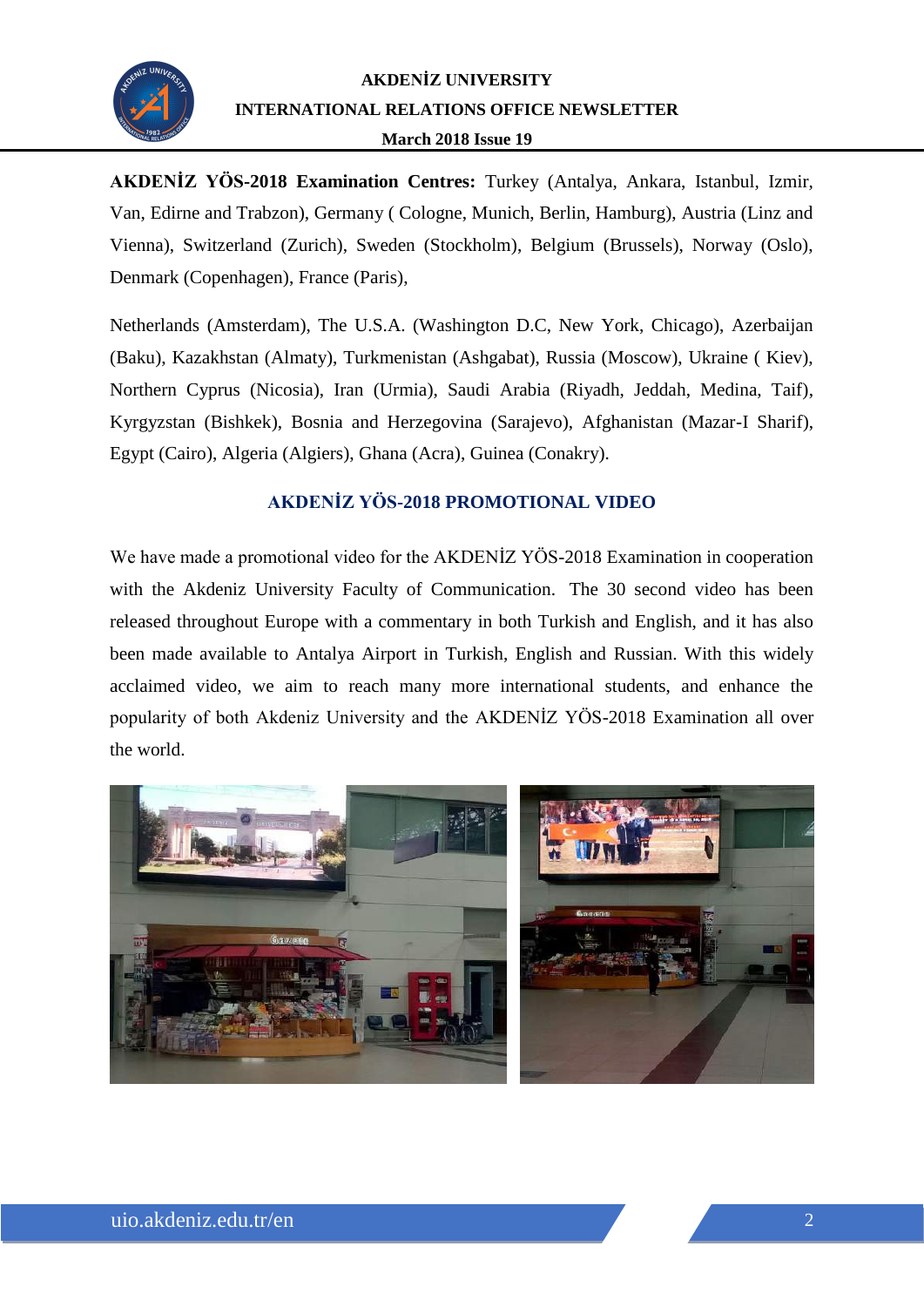

#### *TARİH* **INFO MEETINGS ON THE AKDENIZ YÖS-2018 EXAMINATION IN GERMANY PROF. DR. MUSTAFA ÜNAL, RECTOR OF AKDENIZ UNIVERSITY, ATTENDED**





A series of info meetings was arranged to introduce the AKDENİZ YÖS examination, which will be held at 14.00 Turkish time on Saturday May 12th 2018 in 41 centres in 26 different countries including Turkey. The meetings were for the benefit of international student candidates who would like to take part in the AKDENİZ YÖS examination so they can study on associate degree and undergraduate degree programmes at Akdeniz University.

Germany, which is one of our leading examination

centres due to the 3.5 million Turkish people living there, provides most of the applicants from Europe for the Akdeniz-Yös Examination in four centres (Cologne, Munich, Berlin, Hamburg), and is therefore of vital importance for us.

An introductory info meeting, with the participation of Prof. Dr. Mustafa Ünal, Rector of Akdeniz University, was held on March 20th 2018 in Berlin to encourage Turkish people living abroad to study at Akdeniz University. Information was provided about Akdeniz University and the AKDENİZ YÖS Examination Calendar, and the meeting attracted great interest from everyone who attended. Rector Ünal made a presentation about Akdeniz University, and gave details of the requirements of the Akdeniz-Yös Examination and the application process. At the end of the meeting questions about our university were answered.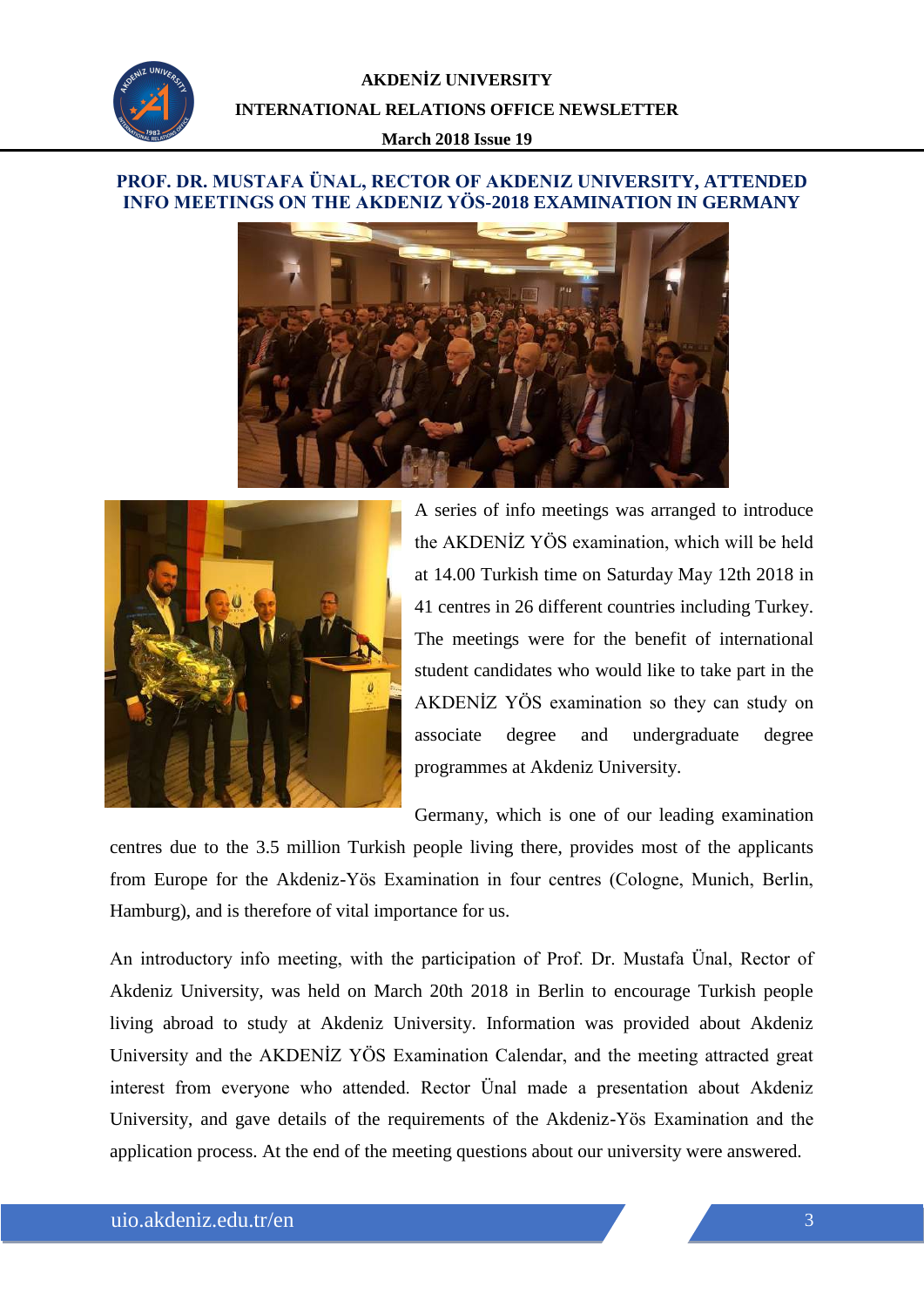

In addition to Germany, info meetings were also arranged in Denmark, Norway and Sweden, at which presentations were made about the requirements and procedures which must be followed in order to become an international student at Akdeniz University. The result of these meetings was that International student candidates were provided with answers to all the questions they may have had about the examination and Akdeniz University. We would like to thank everyone who attended for their participation in the meetings, and wish them all the greatest possible success in their educational lives.



#### **NEW COOPERATION PROTOCOL**



Akdeniz University has recently signed scientific and educational cooperation protocol with Cooperation University of Azerbaijan (Azerbaijan). The protocol covers mobility for students and academics, as well as joint scientific activities. The list of the universities with which we have cooperation protocols can be found on the website of the

International Relations Office at the following location; [http://uio.akdeniz.edu.tr/current](http://uio.akdeniz.edu.tr/current-cooperation-agreements)[cooperation-agreements.](http://uio.akdeniz.edu.tr/current-cooperation-agreements)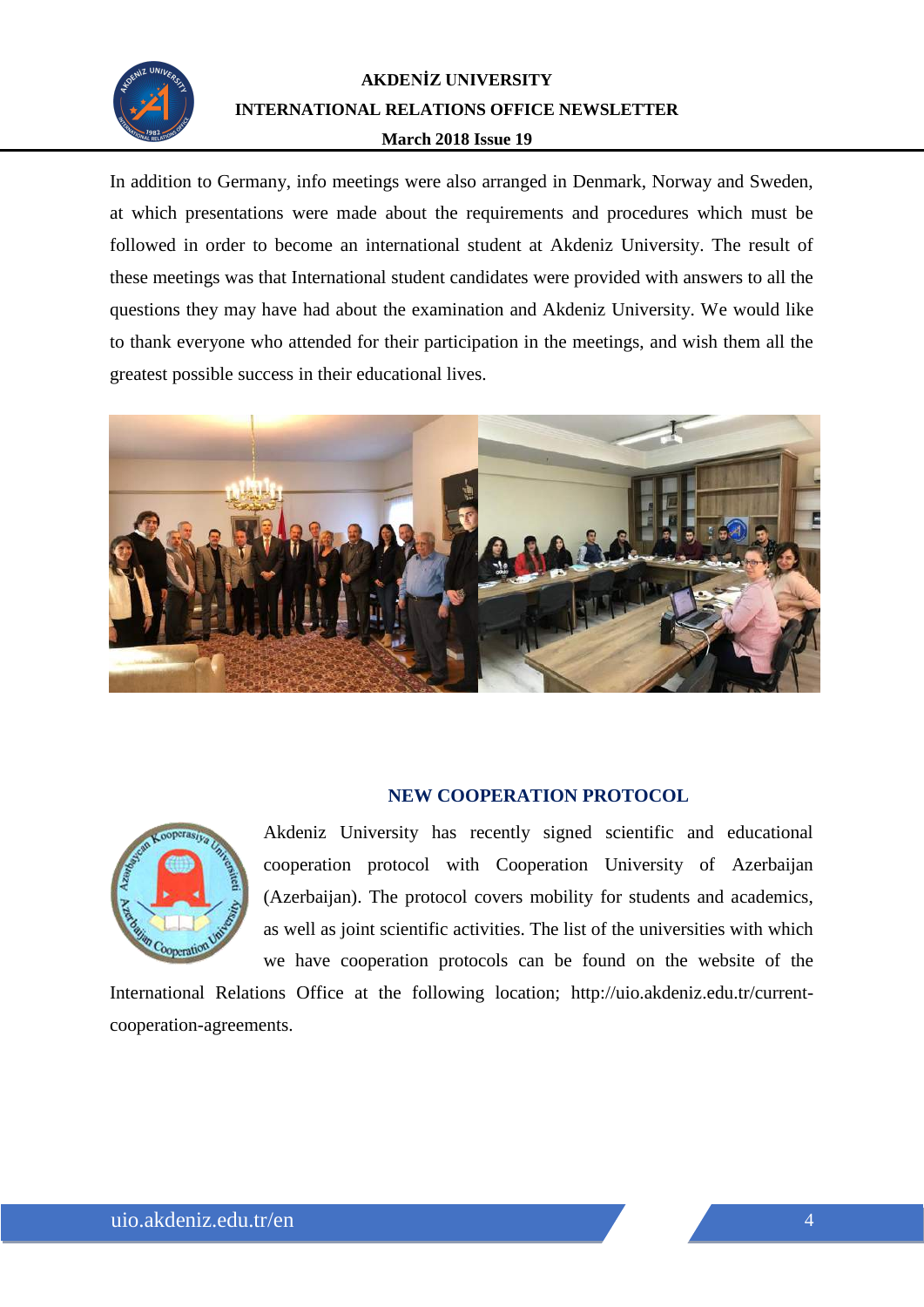

#### *TARİH* **ANTALYA TO OUR OFFICE A VISIT BY THE CONSULATE GENERAL OF THE RUSSIAN FEDERATION IN**

A meeting was arranged by the International Relations Office with Oleg Rogoza, Consul-General of the Russian Federation in Antalya, and Deputy Consul-General Vyacheslav Mikhaylov, who visited our Office on February 16, 2018. A number of Russian students who are studying at Akdeniz University were also invited to attend the meeting, which was held in the university conference hall.





There were discussions about opportunities for collaboration, and an introduction was made to the AKDENİZ YÖS examination. The Russian students presenting expressed their satisfaction with Akdeniz University and Antalya shown great interest in the meeting.

#### **BROCHURES GIVING DETAILS OF THE APPLICATION PROCEDURES FOR INTERNATIONAL STUDENTS**



We have now completed the preparation of a series of brochures which outline the application process for associate degree, undergraduate, and graduate programmes for the 2018/2019 academic year. The brochures provide information about application procedures, and are a useful introduction to Akdeniz University for use at international education fairs.

The Brochures are available on the Akdeniz University International Relations Office website: [http://uio.akdeniz.edu.tr/publications.](http://uio.akdeniz.edu.tr/publications)

uio.akdeniz.edu.tr/en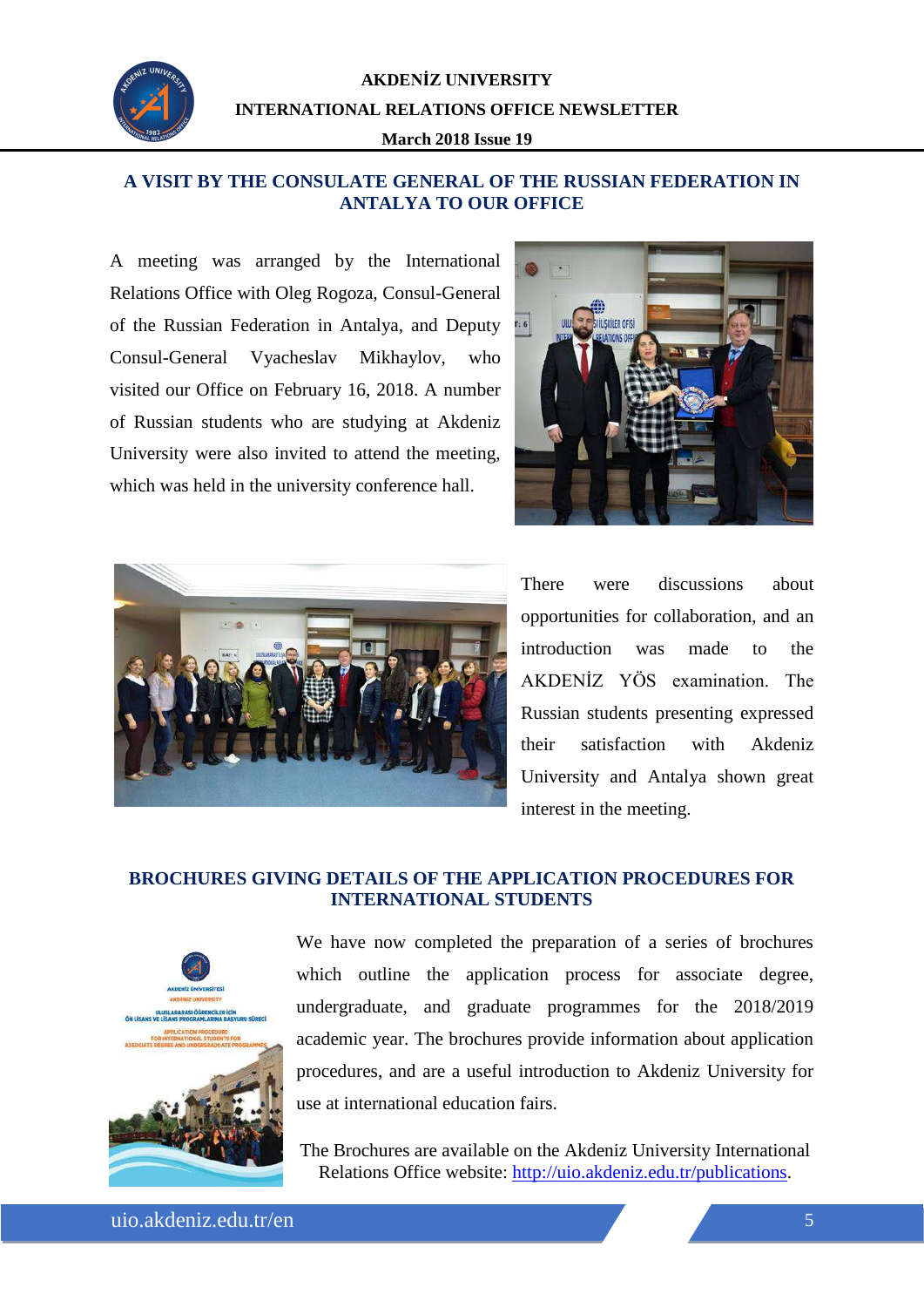

#### *TARİH* **HELD IN COSTA BRAVA THE ANNUAL MEETING OF THE ESN (ERASMUS STUDENT NETWORK)**

The ESN Annual Meeting, which is arranged each year by the Erasmus Student Network, was held this year in Costa Brava in Spain. The meeting was attended by approximately 800 people, consisting mainly of administrators and students from all European countries which are associated with the Erasmus+ programme. The



meeting dealt with the Erasmus+ programme, exchanges within the framework of Erasmus+, and the opportunities which the Erasmus programme can provide for students. The timetable also included 'Eurodinner', an event in which representatives of the various countries provided flavours from their national cuisines, and an Educational Exposition, which allowed the participants to display information and material about their universities.

#### **THE INTERNATIONAL EXCHANGE PROGRAMME FOREIGN LANGUAGE EXAMINATION**



The International Exchange Programme (Erasmus+ and Mevlana) Foreign Language Examination for the 2018/2019 academic year was held under the coordination of the Akdeniz University International Relations Office and the School of Foreign Languages. Almost 2,000 students who wish to benefit from these programmes took part in the examination.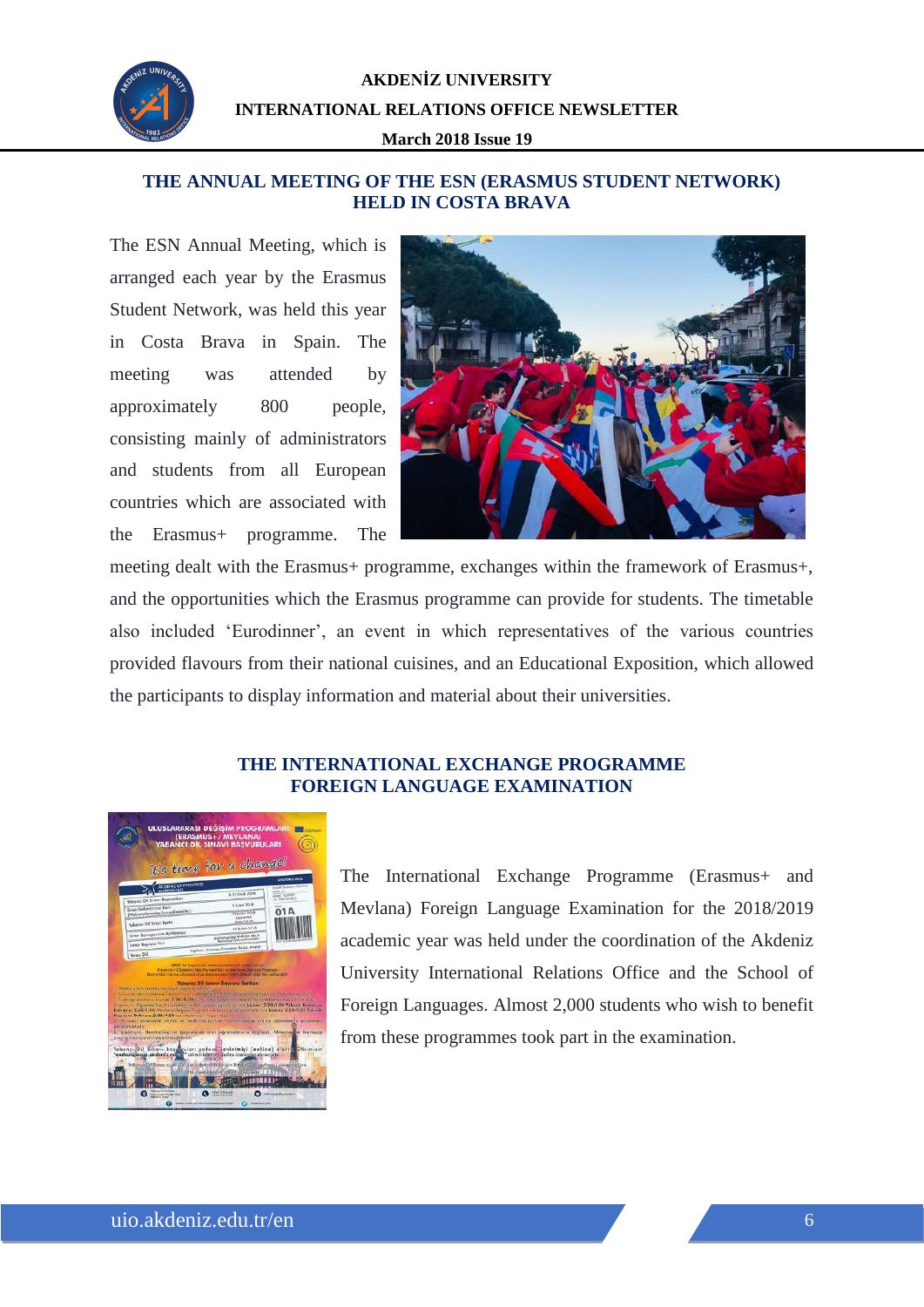

**AKDENİZ UNIVERSITY INTERNATIONAL RELATIONS OFFICE NEWSLETTER**

#### **March 2018 Issue 19**

#### **ERASMUS+ APPLICATIONS**

For the 2018/2019 academic year, applications for the Erasmus+ Programme have been divided into autumn and spring semesters. Applications for the autumn semester were accepted by the International Relations Office between February 22nd and March 9th 2018. Almost 500 applications were received from students studying in the various academic units of our university who would like to benefit from education and training in another country under the terms of the Erasmus+ programme.



#### **AN ORIENTATION PROGRAMME FOR ERASMUS+ STUDENTS FROM OTHER COUNTRIES**



An Orientation Programme was arranged for students from a wide range of European countries who are attending our university in the spring term of the 2017/2018 academic year under the terms of the Erasmus+ programme. This programme, which is guided by the coordinator of the International

Relations Office, aims to provide for the mutual exchange of students and educators throughout Europe by creating favourable conditions for international cooperation between universities. The Orientation Programme provided the students with information about the life and culture of Akdeniz University, Antalya and Turkey. There was also a presentation of information about historical and cultural trips organized for students by the ESN (Erasmus Student Network). The ESN is a voluntary organization which organizes historical and cultural trips, as well as offering a wide range of other activities for students from other countries who attend Akdeniz University within the framework of various exchange programmes.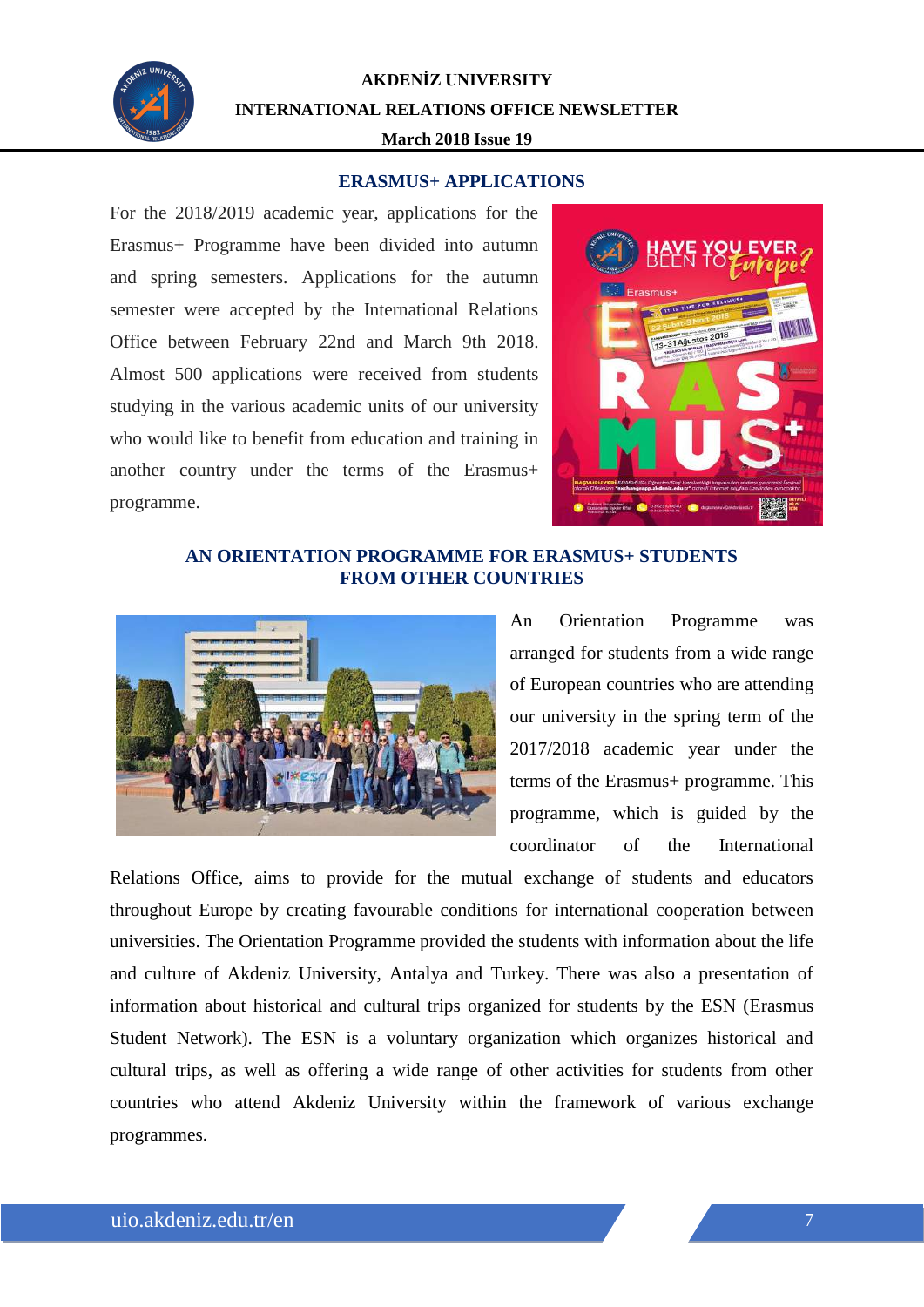

Students from a number of different European countries stated that they prefer to come to Antalya because Akdeniz University provides an appropriate level of education to incoming students, as well as many activities for exchange and international students. They also mentioned that studying in Turkey is more economically attractive than in other European countries.

#### **EUROPEAN STUDENTS PREFER AKDENIZ UNIVERSITY FOR THE ERASMUS+ PROGRAMME**

For the spring semester of the 2017/2018 academic year, a large number of students from Germany, the Czech Republic, the UK, Switzerland, Latvia, Lithuania, Macedonia, Poland, Romania and Slovakia have shown a preference to attend Akdeniz University with the Erasmus+ Programme, as well



as many students from Indonesia, Kyrgyzstan and Pakistan with the Mevlana Exchange Programme.



#### **ERASMUS+ INFORMATION MEETING**

An information meeting dealing with the Erasmus+ application process was organized by the International Relations Office for the benefit of students who are planning to apply for the Erasmus+ Programme for the autumn semester of the 2018/2019 academic year.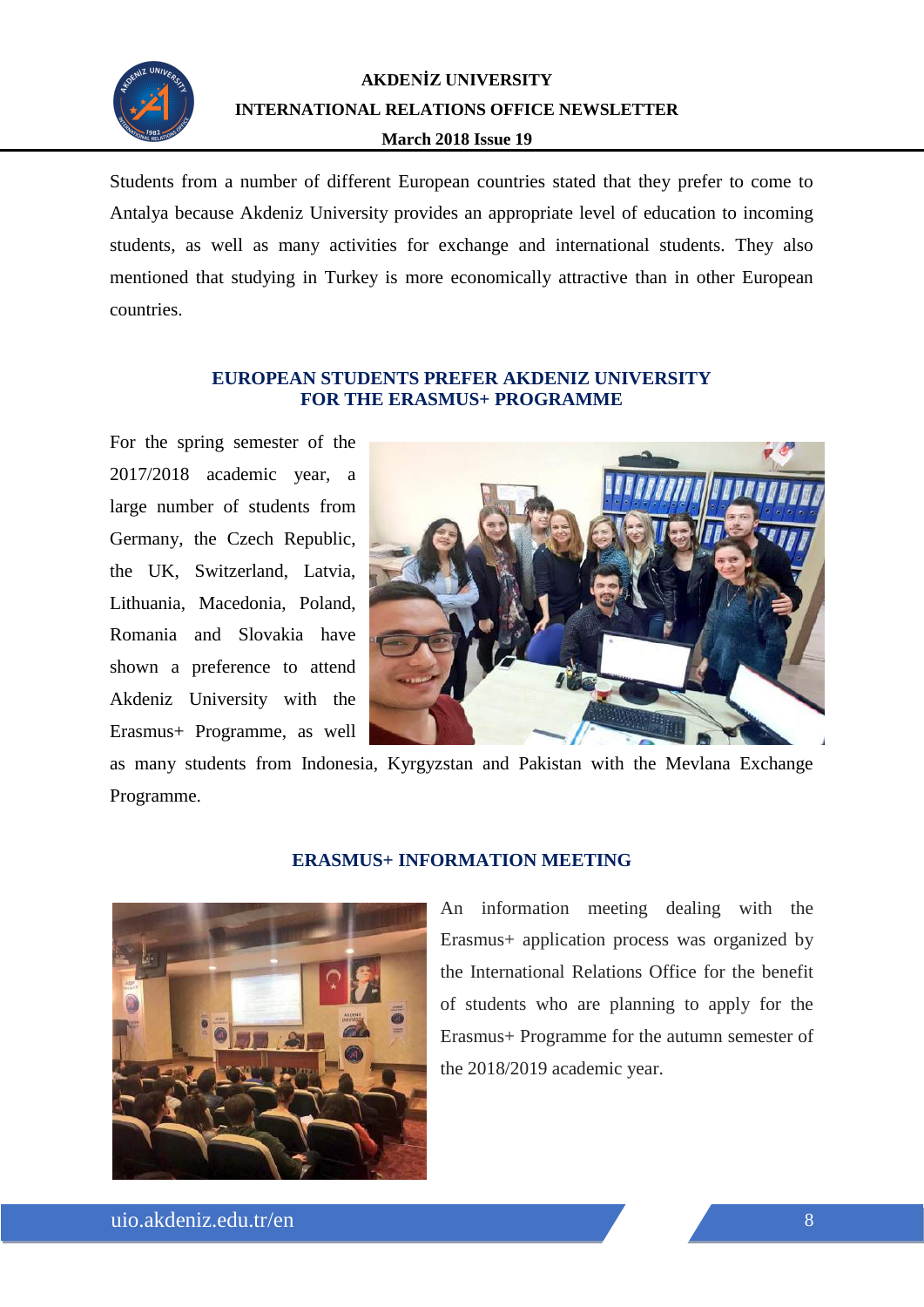

#### *TARİH* **PROGRAMME STUDENTS A WELCOME DINNER FOR ERASMUS+ AND MEVLANA EXCHANGE**

A welcome dinner was organized for students who are attending Akdeniz University within the framework of the Erasmus+ and Mevlana Exchange Programmes for the spring semester of the 2017/2018 academic year. The dinner, which was held in the Kır Kahvesi social facilities of Akdeniz University, was attended by Prof. Dr. Ahmet ÖGKE, Vice-rector of Akdeniz University, Assoc. Prof. Dr. Binnur Genç İLTER, Advisor to the Rector for International Relations, Nurgül BÜYÜKKALAY, Erasmus+ and Mevlana Exchange Programme Institutional Coordinator, Emel KAHRAMAN, Farabi Exchange Programme Institutional Coordinator, and personnel from the International Relations Office.





#### **APPLICATIONS FOR THE MEVLANA EXCHANGE PROGRAMME**

Applications from outgoing students for the Mevlana Exchange Programme for the 2018/2019 academic year were accepted by the International Relations Office between February 12th and March 9th 2018. Applications were submitted by almost 500 students who would like to study in various academic units of foreign universities.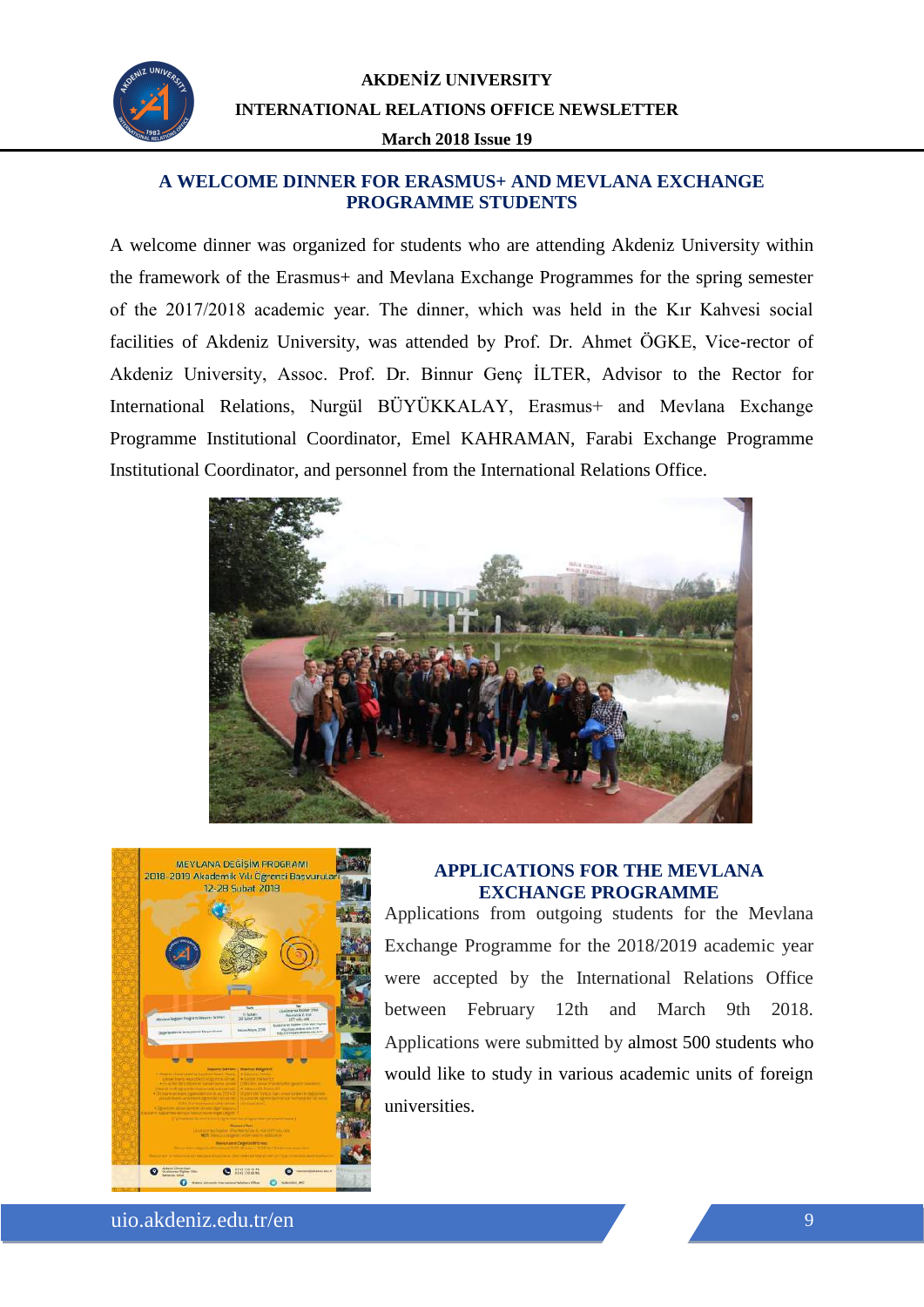

#### **THE PROJECT-BASED MEVLANA EXCHANGE PROGRAMME**

Members of the academic staff have the opportunity to apply to the Project-Based Mevlana Exchange Programme, designed for exchanges between incoming and outgoing students or academic staff members. Selection is carried out by the CoHE, and applications can be made up to the deadline of April 9th 2018 through the YOKSIS online system.

#### **INFORMATION MEETING FOR THE PROJECT-BASED MEVLANA EXCHANGE PROGRAMME**

An information meeting was organized by the International Relations Office for the benefit of faculty members of Akdeniz University who would like to apply to participate in the Project-Based Mevlana Exchange Programme.



#### **INDONESIAN STUDENTS AT AKDENIZ UNIVERSITY**



For the first time students from Indonesia are attending Akdeniz University within the framework of the Mevlana Exchange Programme. Students from the State University of Malang in Indonesia will receive their education in the Faculty of Engineering of our university.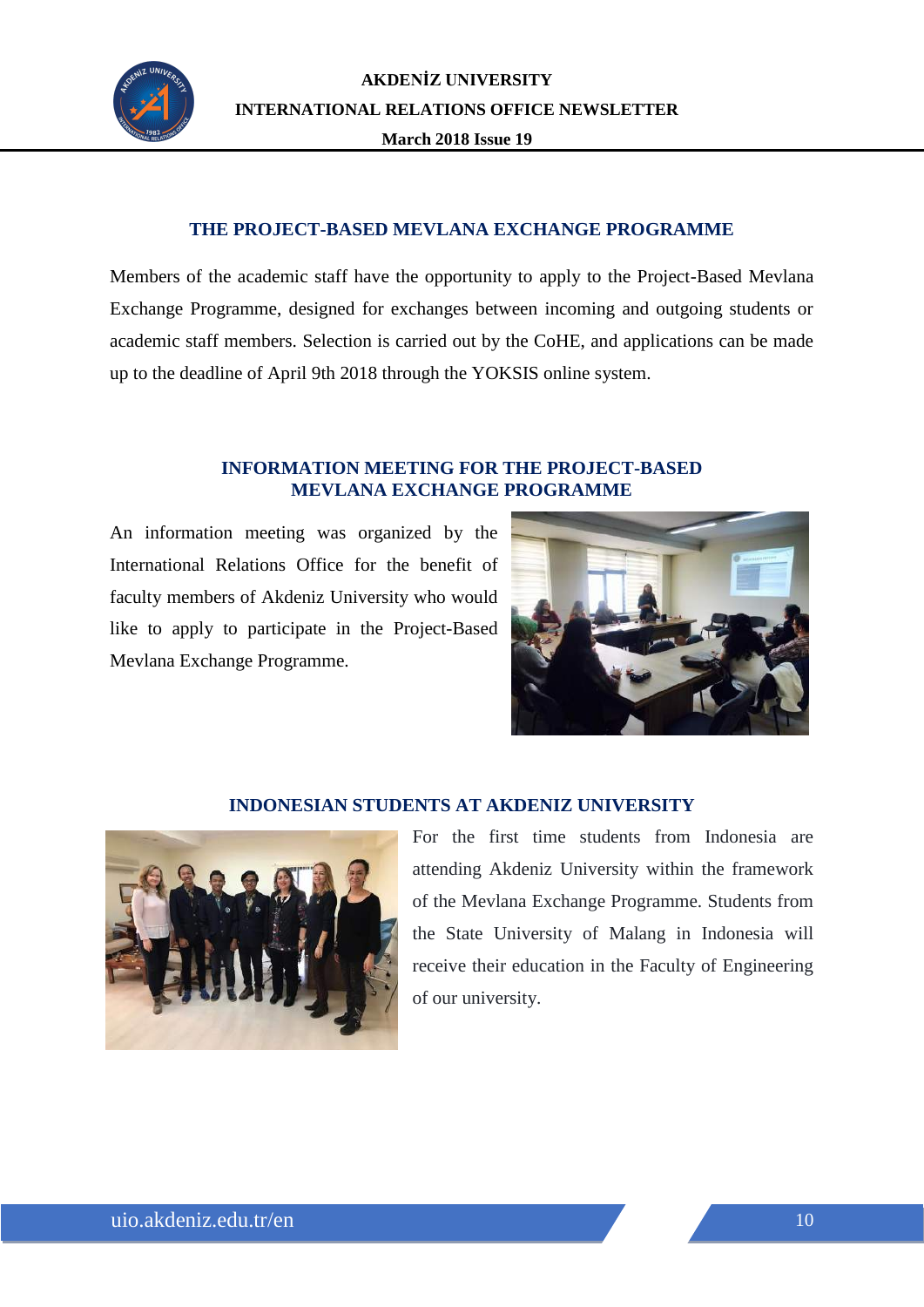

#### **IN MOROCCO WITH THE MEVLANA EXCHANGE PROGRAMME STUDENTS FROM THE AKDENIZ UNIVERSITY FACULTY OF THEOLOGY ARE**



the Arabic language.

As part of the agreement which we have with Sultan Moulay Silimane University in Morocco, students from the Akdeniz University Faculty of Theology will be studying there in the spring semester of the 2017/2018 academic year. Our students stated that they were pleased with the education that they were receiving, and that they had also improved their knowledge of

#### **ERASMUS+ PROGRAMME PROJECT APPLICATIONS IN 2018**



The different departments of Akdeniz University have submitted applications for 25 Eramus+ Projects, including 9 Erasmus+ Key Action 1 Projects and 16 Erasmus+ Key Action 2 Projects in February and March 2018. If they are given funding our university will take on the role of coordinator in 10 projects, and participate as a partner in 15 others. The

#### **WE WELCOME A TRAINEE FROM CZECH REPUBLIC UNDER THE ERASMUS+ PROGRAMME**

Bulat Nigmedzianov, from the University of Hradec Kralove in Czech Republic, has started his traineeship at the Akdeniz University EuroMed Youth Centre. The traineeship will last for two months, and he will work on EU Projects and learn about youth work and non-formal learning techniques.

results will be announced in June and July 2018.